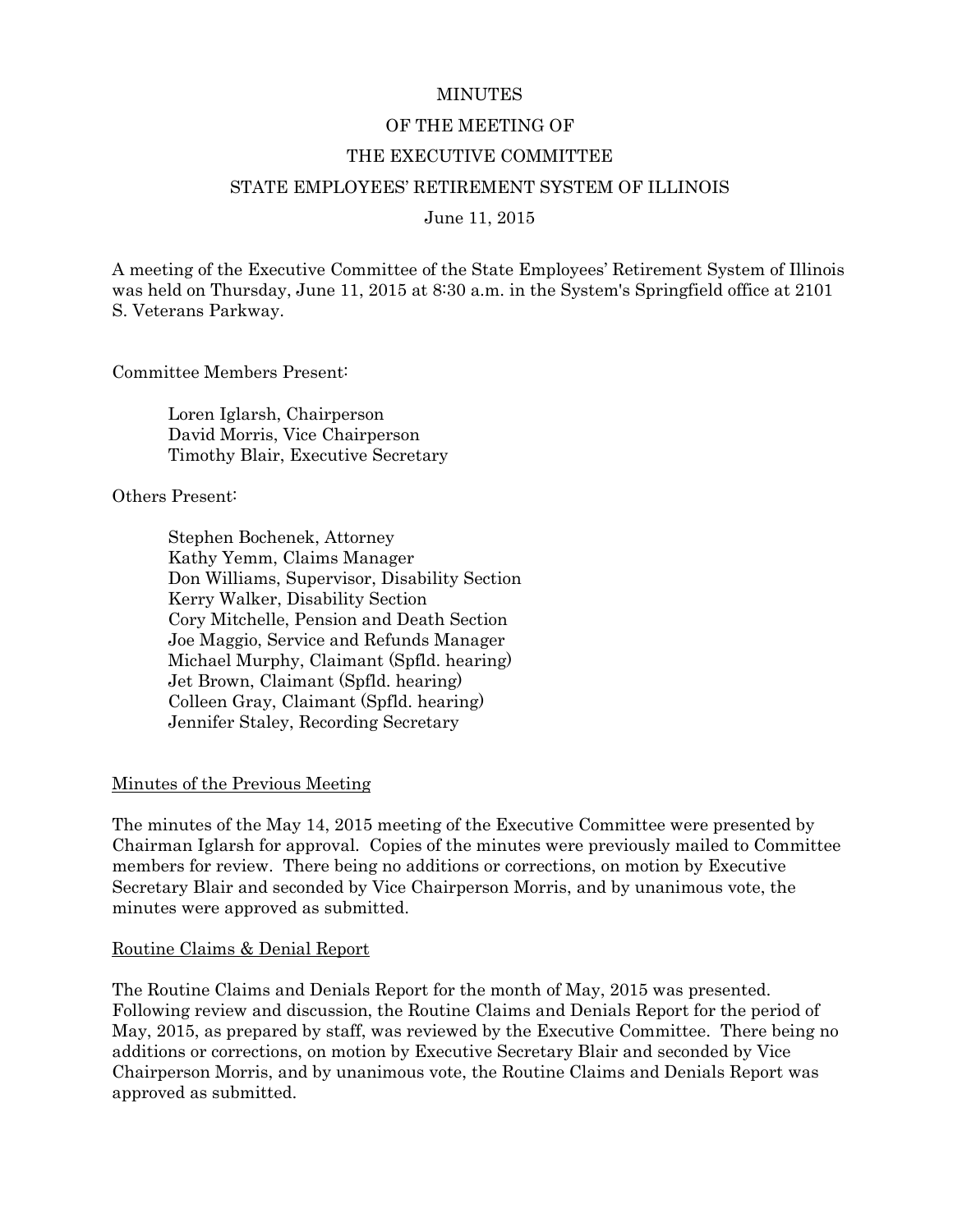# Old Business

### Brenda Sawyer – Temporary Disability

Ms. Sawyer is employed by the Secretary of State as an Administrative Assistant III Case Worker. Ms. Sawyer last worked June 10, 2014 and began a medical leave of absence June 16, 2014. She was expected to be off work for 8 weeks but at this time she is still off work.

Ms. Sawyer filed a workers' compensation claim which was denied on June 20, 2014. She has applied for temporary disability benefits through SERS.

Ms. Sawyer had an allergic reaction at work on June 10, 2014. Ms. Sawyer was referred to Phillip Wuertz, LCSW, whom she has been seeing since September 2, 2014.

Ms. Sawyer's file was reviewed by Medical Consultant #70: Overall, the history demonstrates that she is an insightful and compliant person. There has been improvement since the initial event, and a good prognosis is anticipated. In my opinion the illness is not severe, and she is not considered to be disabled from performing the duties of her job.

Ms. Sawyer was seen by Louis B. Cady, M.D. It is his opinion she has continuously, since June 14, 2014, been unable to perform her position or, in fact, be engaged in any active employment. Given the circumstances, she is not able to perform the duties assigned to her at this time.

Medical Consultant #70 reviewed Dr. Cady's report and opined Ms. Sawyer has been diagnosed with an unusual illness, which may have work implications, but the other symptoms do not prevent the performance of work.

Ms. Sawyer was evaluated on March 31, 2015 by M.A. Park, M.D., at Mayo Clinic. Medical Consultant #70 reviewed Dr. Park's medical records and opined the latest medical data does not support the presence of a disability.

Ms. Brenda Sawyer was present at the May 14, 2015 meeting and gave an in-depth accounting of her illness. She stated she is still undergoing medical testing and depending on the outcome, will see if her condition could be treated or controlled.

After hearing the basis of the appeal at the May 14th Executive Committee, Attorney Reid-Peterson advised she will pass on the information to Attorney Bochenek.

Ms. Sawyer's agency was contacted regarding her working conditions to see if anything could be altered to accommodate her situation in the work environment. At the present time, nothing would be done.

After some discussion by the Executive Committee at its June, 2015 meeting, the case was referred to Attorney Bochenek for a recommendation to present at the July Executive Committee meeting.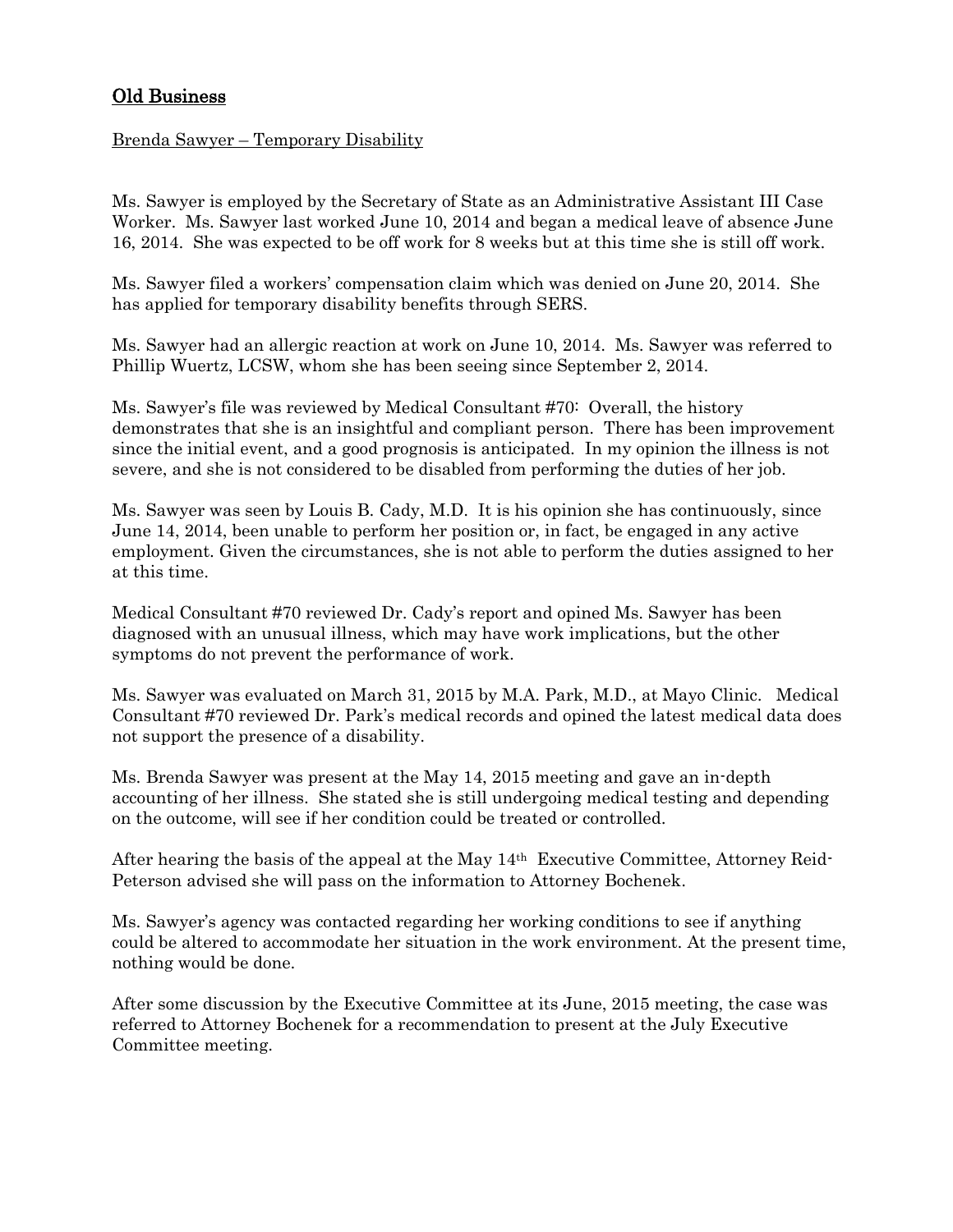# New Business

# Michael Murphy - Incorrect Rate of Pay

Michael Murphy had requested a personal appeal with the Executive Committee. He retired effective September 1, 2013 under the alternative formula. His rate of pay was reported by the agency as \$7,677.00; his final average compensation (FAC) was \$6,238.44. When computing his pension a cap was applied to the rate of pay because it exceeded 115% of the FAC.

Salary rates were frozen for several agencies from July, 2011 through June, 2013. Effective July, 2013 rates were corrected at the agencies.

Mr. Murphy telephoned our office several times to inquire about the cap applied to his pension amount. Staff explained to him that the cap would apply until the agency paid his back wages to him so he would then have the wages to back up the higher rate of pay. This policy was later changed and the cap was removed. SERS received a revised 3900 from the agency showing the member's rate of pay should have been \$7,286.00 at the time of his retirement, not \$7,677.00. This error created an overpayment in the amount of \$3,289.02 for the period of September 1, 2013 through May 31, 2015. Mr. Murphy's gross pension amount decreased from \$5,731.13 to \$5,574.51 per month.

Mr. Murphy is requesting for his pension to be calculated using the higher rate of pay (which would also remove his overpayment) because that is what he expected; otherwise, he states he would have worked for another year.

After some discussion, this matter was referred to Attorney Bochenek for a recommendation to present at the July Executive Committee meeting.

### Jet Brown - Service

Jet Brown had requested a personal appeal with the Executive Committee. She requested that she be allowed to purchase 6 months of optional service credit for her qualifying period even though she retired effective April 1, 2015.

Ms. Brown was offered the option to retire effective July 1, 2015 under the "Rule of 85" requirements and, therefore, withdrew her request for an appeal.

### Colleen Gray – Wants Original Pension Amount

Colleen Gray had requested a personal appeal with the Executive Committee. She retired reciprocally with SERS and SURS effective December 1, 2012. Ms. Gray returned to state employment on July 28, 2014. She retired again effective January 1, 2015.

While processing her pension again in 2015, SERS was notified by SURS that the member had never applied for a pension in 2012 with SURS. Ms. Gray was not eligible to retire independently with SERS in 2012. This has created an overpayment for the whole period of her first pension from December 1, 2012 through July 28, 2014 in the amount of \$14,111.80.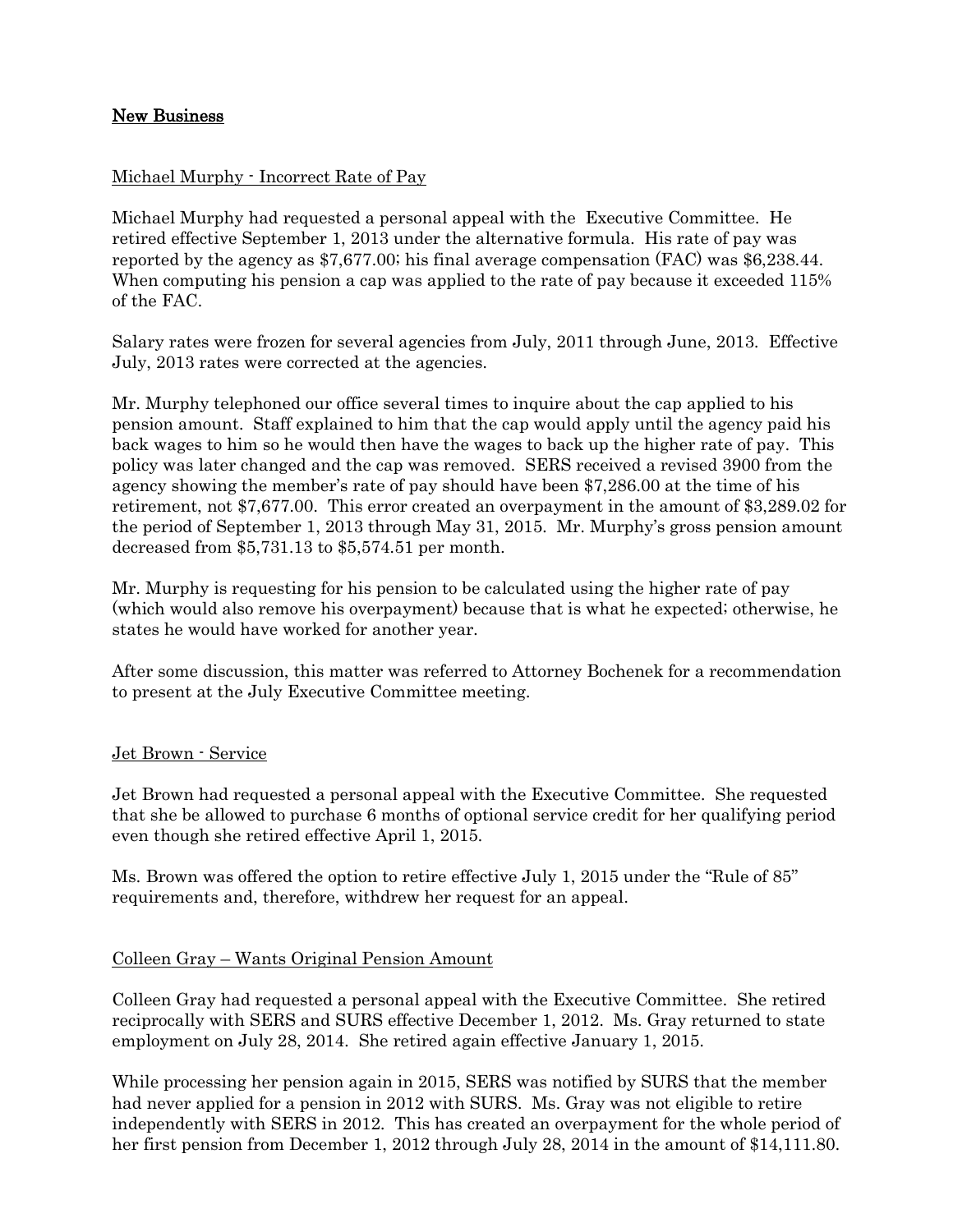In addition, the 2014 increase would not have been due which created another overpayment in the amount of \$13.40 from January 1, 2015 through April 30, 2015.

Ms. Gray's monthly pension decreased from \$774.83 to \$771.57.

SURS will only back date their pension payment one year, so they will not allow her to apply for a pension retroactive to 2012.

Ms. Gray is requesting to keep the pension paid to her from the first time she retired as she believed she had done everything as required.

After some discussion, Chairman Iglarsh moved for approval of Ms. Gray's appeal to be allowed to keep the pension paid to her, seconded by Vice Chairperson Morris. All were in favor.

# Edward McGhee, Jr. – Nonoccupational Disability – Lower Repayment Plan

Edward McGhee incurred an overpayment of his nonoccupational disability benefits due to the approval of retroactive social security disability benefits that he had applied for on his own.

Upon receipt of his second billing letter from the Vouchering Section, Mr. McGhee called SERS and stated that he did not have the funds to repay his overpayment in the amount of \$22,410.54 and that the required \$375.00 per month (for 60 months) was unaffordable. He was then informed of the process for appeal at that time.

Mr. McGhee has since sent in copies of bill as evidence that he cannot afford the \$375.00 per month repayment that is required by SERS in order to meet the established guidelines for collection. He indicated that at the most he could only afford a \$200.00 per month repayment plan. Based on the total amount of the overpayment, it would take over nine years to repay the balance owed. The normal time period for repayment is 3 years, with up to 5 years as the maximum.

Mr. McGhee is eligible to receive disability benefits in the monthly gross amount of \$823.16 until January, 2016. He will then be eligible to go directly to a pension at that time. He is currently eligible for a monthly pension in the gross amount of \$703.74.

Based on Mr. McGhee's current retirement account, contributions are on deposit totaling \$18,218.03 and his overpayment balance is \$22,410.54.

The Vouchering Section is asking for guidance on setting up a monthly repayment plan for Mr. McGhee.

After some discussion, a motion was made by Chairman Iglarsh to deny Mr. McGhee's request for a lower repayment amount, seconded by Vice Chairman Morris. All were in favor. They will consider a smaller repayment amount at the time Mr. McGhee goes on his pension at a later date.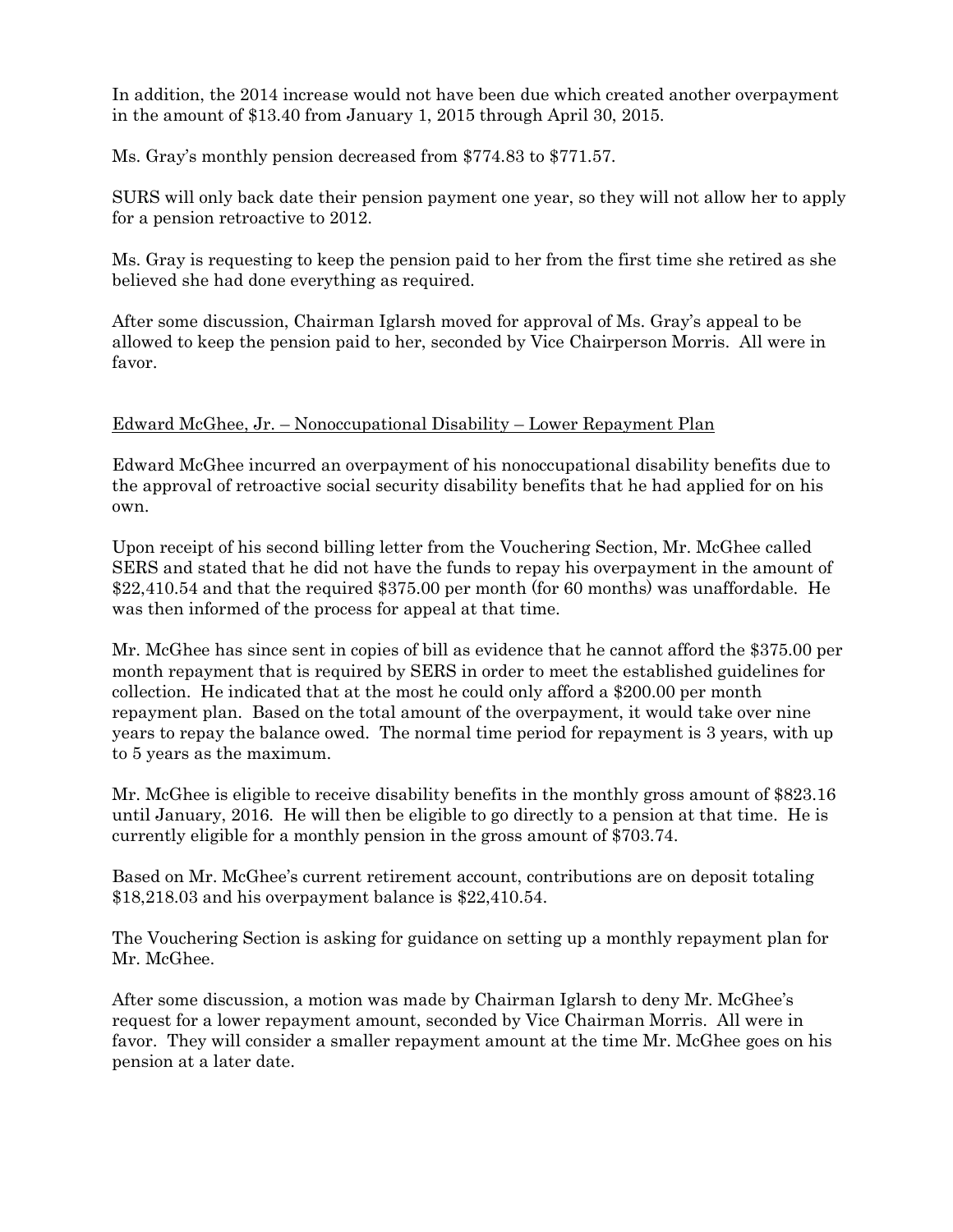# Joyce Fisher – Temporary Disability – Lower Repayment Plan

Joyce Fisher incurred an overpayment of her temporary disability benefits due to the approval of retroactive social security disability benefits (SSA) which were applied for by Midwest Disability on behalf of SERS.

Upon receipt of her second billing letter from the Vouchering Section, Ms. Fisher called SERS and stated that she did not know that she had to pay the funds back to SERS that she had received from SSA. At that time, Scott Ladendorf of the Vouchering section informed her that the longest repayment agreement that SERS could enter into would be for 60 months, which would equal \$635.00 per month. Ms. Fisher indicated that she wouldn't be able to pay her bills with that deduction amount and was then informed about the appeal process.

Ms. Fisher is now requesting a repayment plan in which the deduction would be anywhere from 10% to 15% of her current monthly disability benefit from SERS (currently \$1,840.00 after the SSA offset). A deduction of 10% would equal \$184.00 per month (taking over 17 years to repay), while a deduction of 15% would equal \$276.00, which would equal a repayment over approximately 11.5 years.

Ms. Fisher was eligible to begin drawing a pension effective October 1, 2014 at the rate of \$2,190.00 per month; however, she has remained on disability. Her current estimated gross pension benefit as of May 1, 2015 is \$2,300.00 per month.

A repayment contract would be required to cover both a current monthly installment payment amount and a higher repayment amount once she goes on pension. It would also include terms to cover payroll deduction if she would return to work, applying an amount payable to a survivor, as well as any lump sum refund or death benefit should one become payable. Based on Ms. Fisher's current retirement account, contributions are on deposit totaling \$41,193.57 and her overpayment balance is \$38,080.00.

The Vouchering Section is seeking the opinion of the Committee regarding a suggested monthly repayment amount that would be allowed, both currently while on disability and when Ms. Fisher begins receiving her pension benefit.

After some discussion a motion was made by Chairman Iglarsh to keep the repayment amount the same, seconded by Vice Chairperson Morris. All were in favor.

### Matthew Canon – Occupational 12 Month Waiver

Matthew Canon works as a Correctional Officer at IDOC. He began a service connected leave on August 26, 2010. He was injured at work on August 26, 2010. He was paid workers' compensation benefits from August 26, 2010 through April 30, 2011.

He has requested a written appeal to the Executive Committee so the 12 month filing limitation can be waived. He claims he was unaware there was an occupational benefit through SERS.

After some discussion, Chairman Iglarsh moved for approval of the appeal of the 12 month waiver, seconded by Vice Chairperson Morris. All were in favor.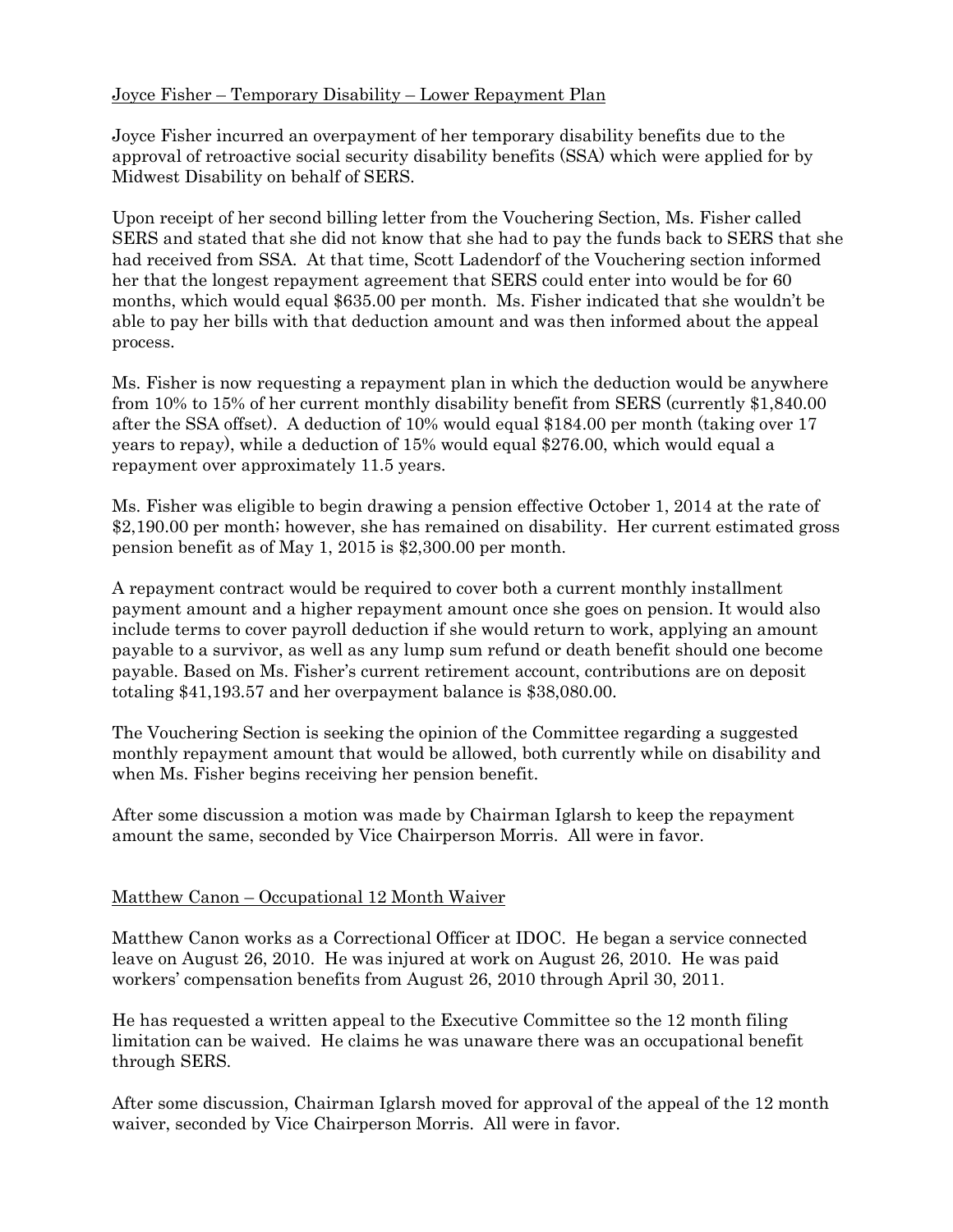### Ernest Smith - Nonoccupational 90 Day Waiver

Ernest Smith works as a Mental Health Tech II for DHS. He last worked on September 17, 2013. He began a medical leave of absence on August 14, 2014.

He has requested a written appeal to the Executive Committee so that the 90 day filing limitation can be waived.

Executive Secretary Blair moved for approval of the appeal of the 90 day filing limitation, seconded by Chairman Iglarsh. All were in favor.

### Kathleen Landgrebe – Nonoccupational Disability – 90 day waiver

Kathleen Landgrebe works as a RN II for IDOC. She last worked on July 29, 2008. She began a medical leave of absence on August 4, 2008. She was not aware of disability benefits until she filed for her pension and it was discovered she had a break in service.

She has requested a written appeal to the Executive Committee so that the 90 day filing limitation can be waived.

Chairman Iglarsh moved for approval of the appeal of the 90 day filing limitation, seconded by Vice Chairperson Morris. All were in favor.

#### Maxine Coultas - Waiver of Death Benefits

Mark Coultas, an inactive state employee, died on December 19, 2014. A death benefit is payable in the amount of \$31,682.77.

Mr. Coultas listed his primary beneficiary as his mother, Maxine Coultax. He listed two contingent beneficiaries; his sister, Tina Brown, and his nephew, Shawn Brown (a minor).

Maxine Coultas' son, Lawrence Coultas, has Power of Attorney for Maxine. He has signed a waiver of benefits on her behalf so the benefit may be paid to the contingent beneficiaries. Lawrence Coultas stated his mother is in a nursing home and is not in good health to use the money.

It was stated that being a POA does not give authority to sign a disclaimer on behalf of someone else. After some discussion, a motion was made Chairman Iglarsh to deny the waiver of death benefit and pay the death benefit to Maxine Coultas, seconded by Executive Secretary Blair. All were in favor.